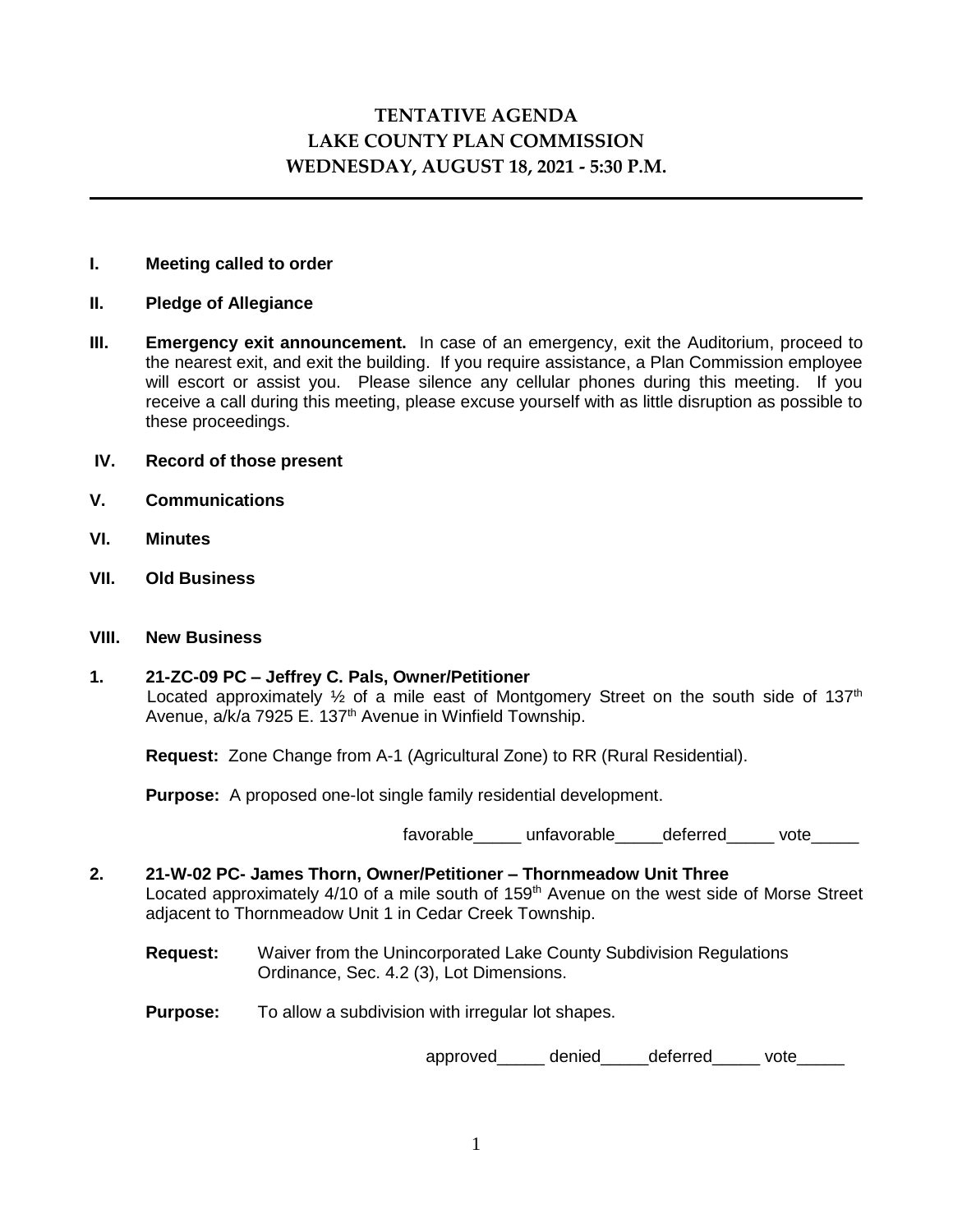- **3. 21-W-03 PC- James Thorn, Owner/Petitioner – Thornmeadow Unit Three** Located as above.
	- **Request:** Waiver from the Unincorporated Lake County Subdivision Regulations Ordinance, Appendix D, Section 4, Roadway Construction Specifications – Curb and Gutter, Curb and gutter shall be required for any subdivision within a two mile radius of a duly incorporated municipality.
	- **Purpose:** To allow a subdivision without curb and gutter.

approved denied deferred vote

**4. 21-PS-02 PC- James Thorn, Owner/Petitioner – Thornmeadow Unit Three** Located as above.

**Request:** Primary Approval

**Purpose:** Subdivision (2 lots)

approved denied deferred vote

- **5. 21-W-04 PC – Indiana Land Trust Co. Trs. Tr #120403, Owner and Gary Voogt, Petitioner - Providence Hill Addition Subdivision** Located approximately 3/10 of a mile west of Calumet on the north side of 121<sup>st</sup> Avenue in Hanover Township.
	- **Request:** Waiver from the Unincorporated Lake County Subdivision Regulations Ordinance, Sec. 4.2 (3), Lot Dimensions.
	- **Purpose:** To allow a subdivision with excessive depth-to-width ratio and an irregular lot shape.

approved\_\_\_\_\_\_ denied\_\_\_\_\_deferred vote

- **6. 21-W-09 PC – Indiana Land Trust Co. Trs. Tr #120403, Owner and Gary Voogt, Petitioner - Providence Hill Addition Subdivision** Located as above.
	- **Request:** Sec. 4.3 (12) (c) Street Improvements, Appendix D (c), shoulder and ditch improvements.
	- **Purpose:** To allow a subdivision without installation of the required shoulder and ditch improvements.

approved denied deferred vote

**7. 21-PS-03 PC – Indiana Land Trust Co. Trs. Tr # 120403, Owner and Gary Voogt, Petitioner - Providence Hill Addition**  Located as above.

**Request:** Primary Approval

**Purpose:** Subdivision (2 lots)

approved denied deferred vote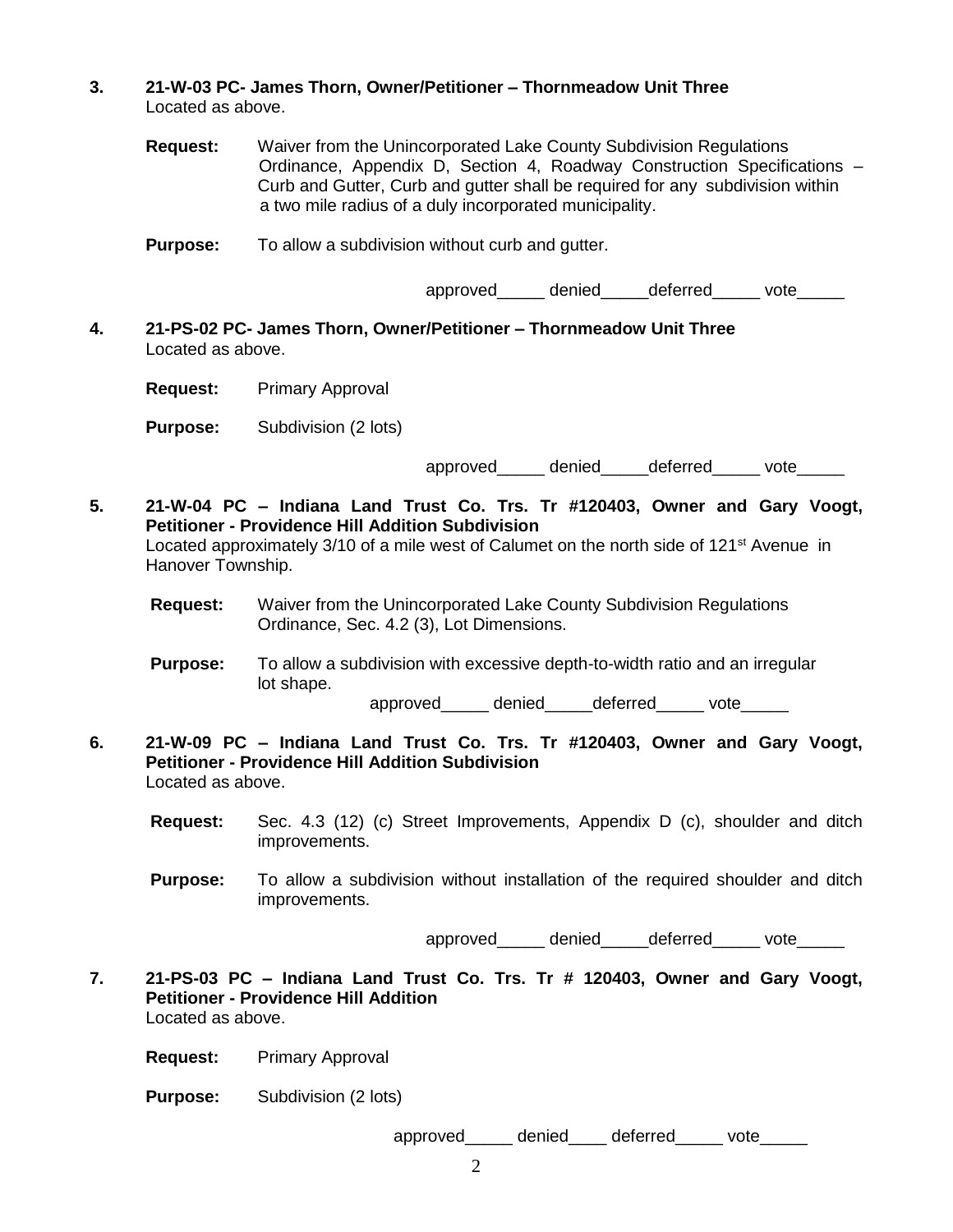| 8.  | 21-W-08 PC – Titan Masonry Enterprises, Inc., Owner and Sam Pavesich, Petitioner –<br><b>Pavesich Estates</b><br>Located approximately 4/10 of a mile south of 113 <sup>th</sup> Avenue on the east side of State Line<br>Road, a/k/a 11569 State Line Road in Hanover Township. |                                                                                                                |
|-----|----------------------------------------------------------------------------------------------------------------------------------------------------------------------------------------------------------------------------------------------------------------------------------|----------------------------------------------------------------------------------------------------------------|
|     | <b>Request:</b>                                                                                                                                                                                                                                                                  | Waiver from the Unincorporated Lake County Subdivision Regulations<br>Ordinance, Sec. 4.2 (3), Lot Dimensions. |
|     | <b>Purpose:</b>                                                                                                                                                                                                                                                                  | To allow a subdivision lot with an excessive depth-to-width ratio.                                             |
|     |                                                                                                                                                                                                                                                                                  | approved_____ denied____ deferred_____ vote_____                                                               |
| 9.  | <b>Pavesich Estates</b><br>Located as above.                                                                                                                                                                                                                                     | 21-PS-05 PC - Titan Masonry Enterprises, Inc., Owner and Sam Pavesich, Petitioner -                            |
|     |                                                                                                                                                                                                                                                                                  | <b>Request:</b> Primary Approval                                                                               |
|     | <b>Purpose:</b>                                                                                                                                                                                                                                                                  | Subdivision (1-lot)                                                                                            |
|     |                                                                                                                                                                                                                                                                                  | approved_____ denied____ deferred_____ vote_____                                                               |
| 10. | 21-PS-06 PC - Janet Kaiser Living Trust, Owner and Joseph Wilocki, Petitioner- Laurie's<br><b>Acres</b><br>Located at the southeast quadrant at the intersection of 169 <sup>th</sup> Avenue and Marshall Street in<br>Cedar Creek Township.                                     |                                                                                                                |
|     | <b>Request:</b>                                                                                                                                                                                                                                                                  | <b>Primary Approval</b>                                                                                        |
|     | <b>Purpose:</b>                                                                                                                                                                                                                                                                  | Subdivision (3 lots)                                                                                           |
|     |                                                                                                                                                                                                                                                                                  | approved denied deferred vote                                                                                  |
| 11. | 21-W-10 PC - Nancy and Jerry Brown, Owners/Petitioners-Brown's Acres<br>Located approximately 8/10 of a mile north of 181 <sup>st</sup> Avenue on the west side of Marshall<br>Street, approximately 17606 Marshall Street in Cedar Creek Township.                              |                                                                                                                |
|     | <b>Request:</b>                                                                                                                                                                                                                                                                  | Waiver from the Unincorporated Lake County Subdivision Regulations<br>Ordinance, Sec. 4.2 (3), Lot Dimensions. |
|     | <b>Purpose:</b>                                                                                                                                                                                                                                                                  | To allow a subdivision lot with an excessive depth-to-width ratio.                                             |
|     |                                                                                                                                                                                                                                                                                  | approved denied deferred vote                                                                                  |